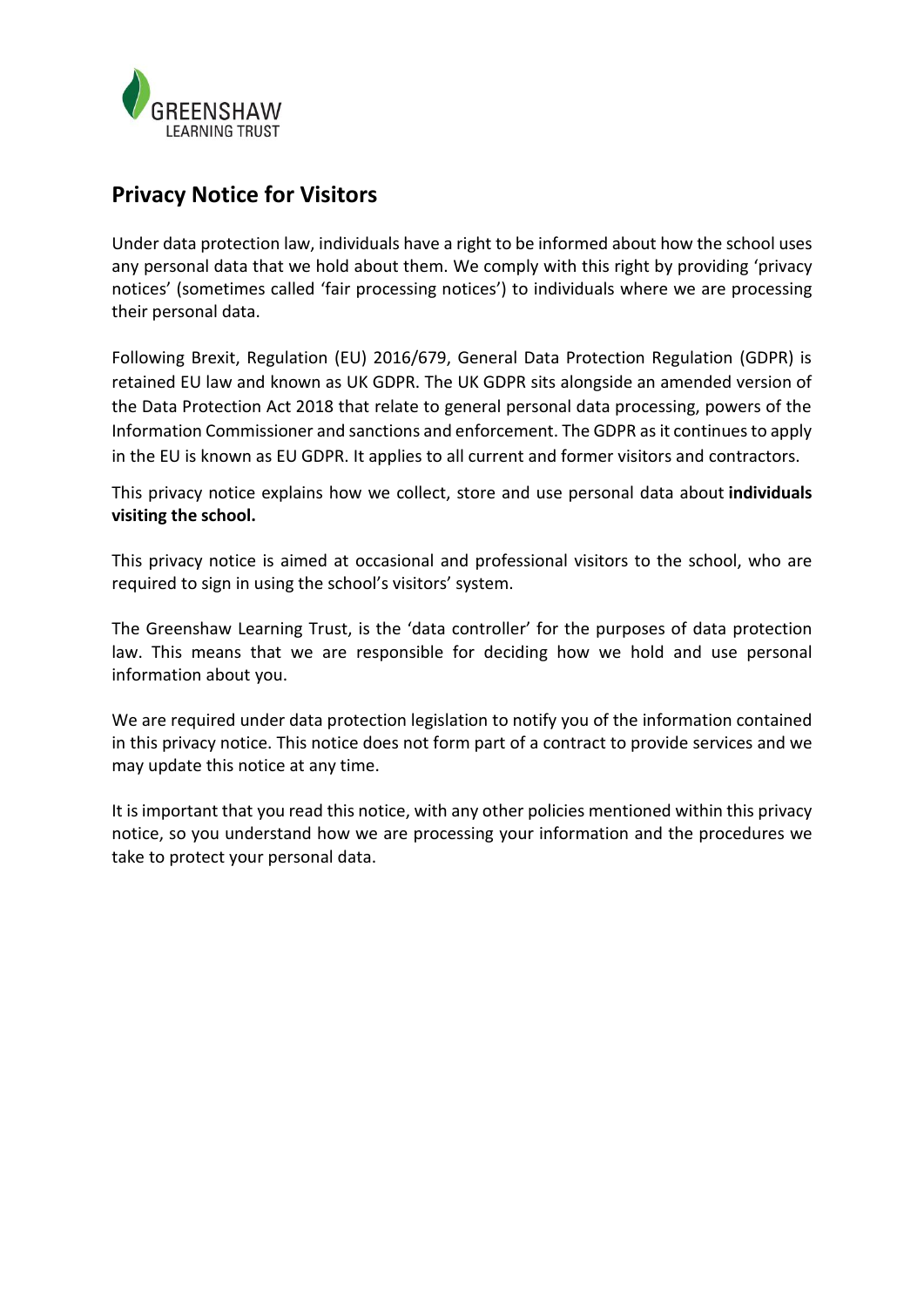# **CATEGORIES OF VISITOR INFORMATION WE COLLECT, PROCESS, HOLD AND SHARE**

We process data relating to those visiting our school (including contractors). Personal data that we may collect, process, hold and share (where appropriate) about you includes, but not restricted to:

- Personal information and contact details such as name, title, addresses, date of birth, marital status, phone numbers and personal email addresses;
- Criminal records information as required by law to enable you to work with children e.g. DBS checks;
- Information relating to your visit, e.g. your company or organisations name, arrival and departure time, car number plate; employer details
- **·** Information about any access arrangements you may need;
- Photographs for identification purposes for the duration of your visit;
- CCTV footage captured by the school.
- Enhanced Disclosure and Barring Service certificate

We may also collect, store and use information about you that falls into "special categories" of more sensitive personal data. This includes information about (where applicable):

• Disability, health and access requirements

Sensitive personal information (as defined under the UK GDPR as "special category data") require higher levels of protection and further justification for collecting, storing and using this type of personal information. We may process this data in the following circumstances:

- In limited circumstances, with your explicit written consent;
- Where we need to carry out our legal obligations in line with our data protection policy;
- Where it is needed in the public interest, such as for equal opportunities monitoring;
- Where it is needed to assess your working capacity on health grounds, subject to appropriate confidentiality safeguards. Less commonly, we may process this type of information where it is needed in relation to legal claims or where it is necessary to protect your interests (or someone else's interests) and you are not capable of giving your consent.

## **Criminal Convictions**

We may only use information relating to criminal convictions where the law allows us to do so. This will usually be where it is necessary to carry out our legal obligations. We will only collect information about criminal convictions if it is appropriate given the nature of the role and where we are legally able to do so.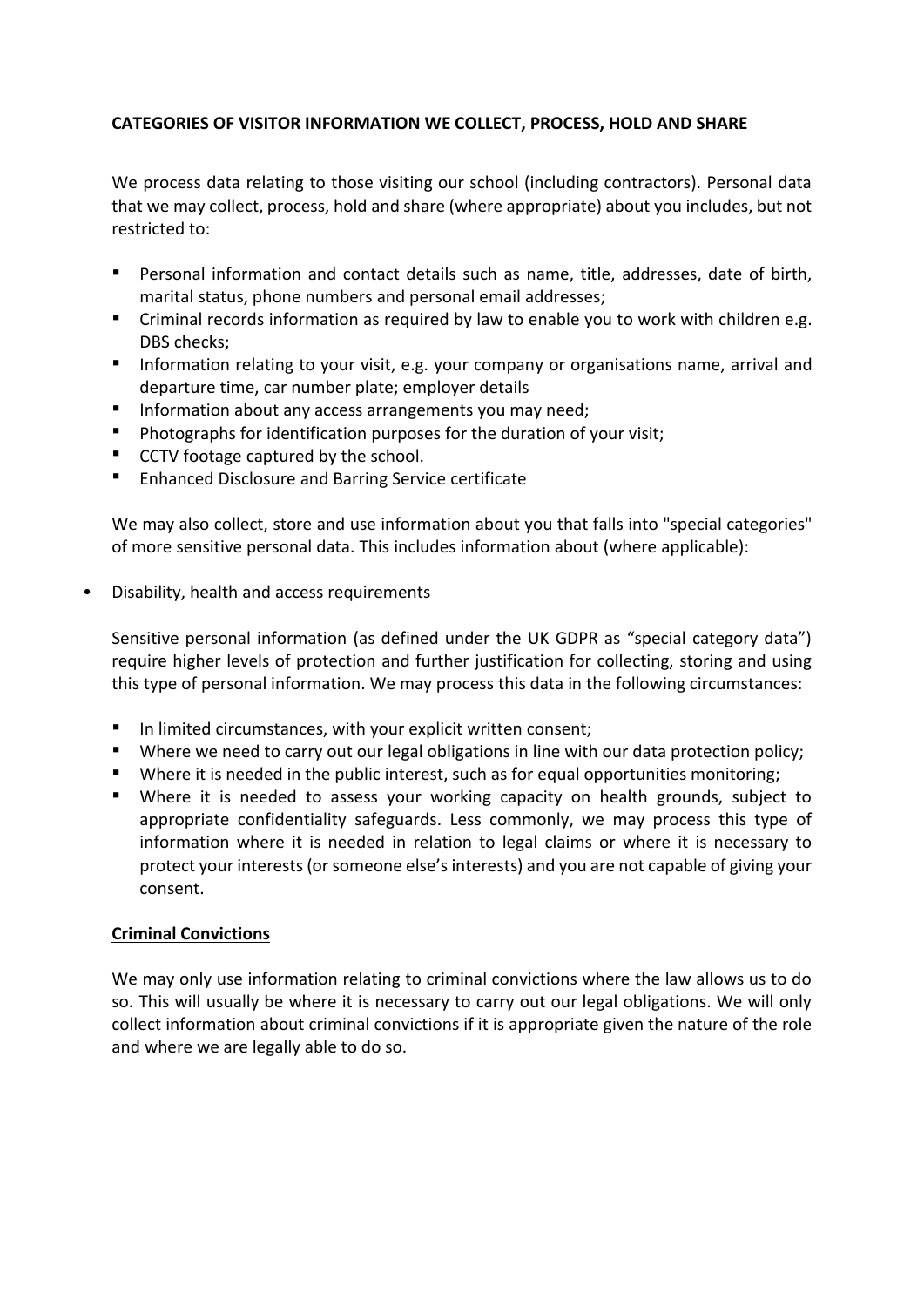## **WHY WE USE THIS DATA & RETENTION**

The purpose of processing this data is to help us run the school, including to:

- Identify you and safely evacuate the school in the event of an emergency
- Meet statutory obligations for Safeguarding
- Ensure that appropriate access arrangements can be provided for volunteers who require them

Except as otherwise permitted or required by applicable law or regulation, the School only retains personal data for as long as necessary to fulfil the purposes they collected it for, as required to satisfy any legal, accounting or reporting obligations, or as necessary to resolve disputes.

We will retain and securely destroy your personal information in accordance with our data retention policy. This can be found here: [https://www.greenshawlearningtrust.co.uk/trust](https://www.greenshawlearningtrust.co.uk/trust-policies)[policies](https://www.greenshawlearningtrust.co.uk/trust-policies)

## **OUR LAWFUL BASIS FOR USING THIS DATA**

We only collect and use personal information about you when the law allows us to. Most commonly, we use it where we need to:

- Comply with a legal obligation
- Carry out a task in the public interest
- Where we have legitimate interests in processing the data for example, the use of photographs to enable us to clearly identify you in the event of an emergency evacuation

Less commonly, we may also use personal information about you where:

- You have given us consent to use it in a certain way
- We need to protect your vital interests (or someone else's interests) Where you have provided us with consent to use your data, you may withdraw this consent at any time. We will make this clear when requesting your consent, and explain how you go about withdrawing consent if you wish to do so.

Some of the reasons listed above for collecting and using personal information about you overlap, and there may be several grounds which justify the school's use of your data.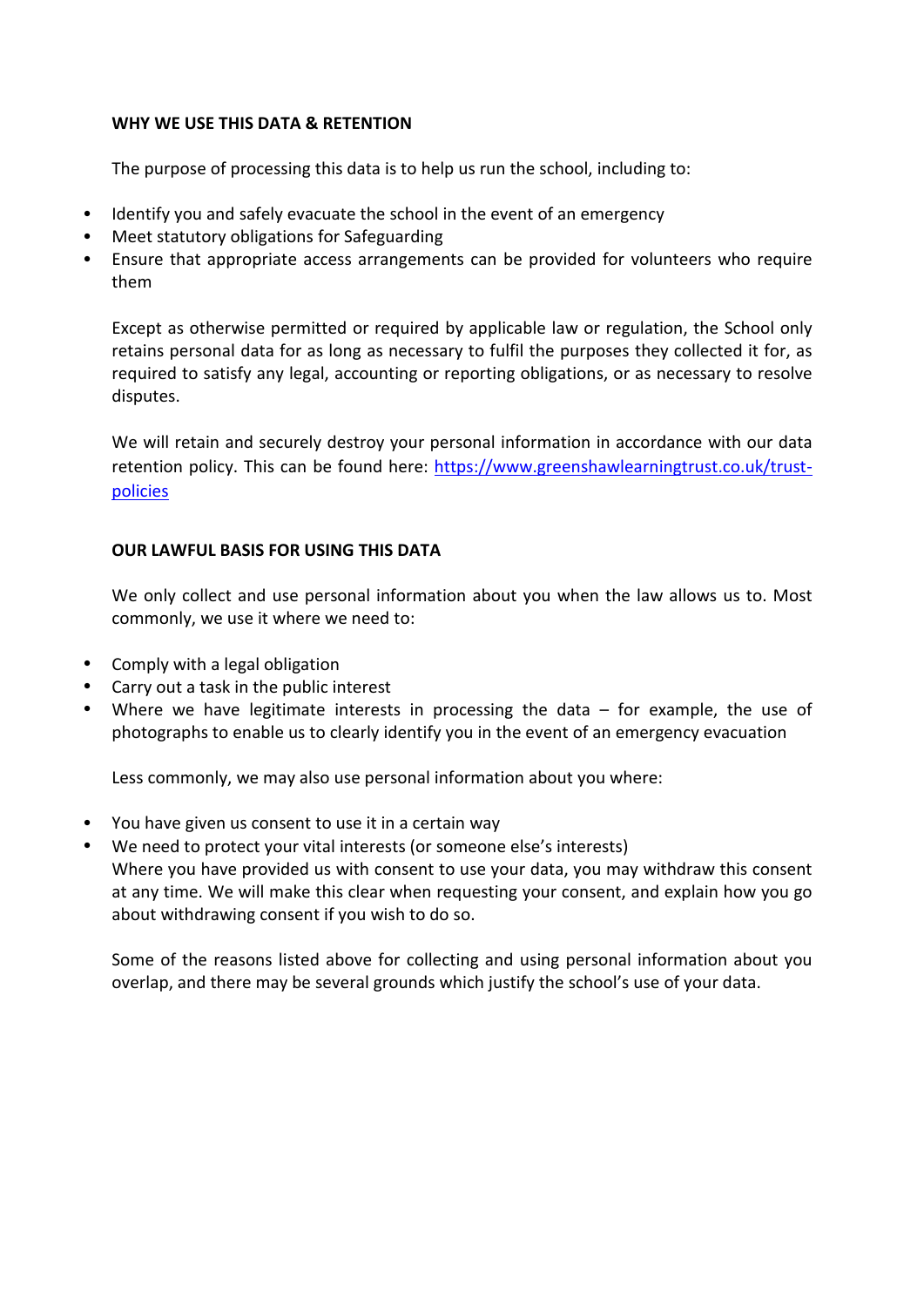## **COLLECTING THIS INFORMATION**

While the majority of information we collect from you is mandatory, there is some information that you can choose whether or not to provide to us.

Whenever we seek to collect information from you, we make it clear whether you must provide this information (and if so, what the possible consequences are of not complying), or whether you have a choice.

It is important that you read this notice, with any other policies mentioned within this privacy notice, so you understand how we are processing your information and the procedures we take to protect your personal data.

## **HOW WE STORE THIS DATA**

Personal data is stored in line with our Records Management Policy. This is based on the *Information and Records [Management](http://irms.org.uk/?page=schoolstoolkit&terms=%22toolkit+and+schools%22) Society's toolkit for schools.*

We maintain a visitor management system to store personal information about all visitors. The information contained in this file is kept secure and is only used for purposes directly relevant to work with the school.

When this information is no longer required, we will delete your information in accordance with our Records Management Policy. A copy of this is available on the Schools Website.

## **DATA SHARING**

We do not share information about you with any third party without your consent unless the law and our policies allow us to do so.

Where it is legally required, or necessary (and it complies with data protection law) we may share personal information about you with:

- the Department for Education (DfE);
- Ofsted;
- [other schools within the Trust];
- Law enforcement officials such as police, HMRC;
- LADO;
- Professional advisors such as lawyers and consultants;
- Support services (including HR support, insurance, IT support, information security, pensions and payroll);
- The Local Authority; and
- DBS.

The recipient of the information will be bound by confidentiality obligations, we require them to respect the security of your data and to treat it in accordance with the law.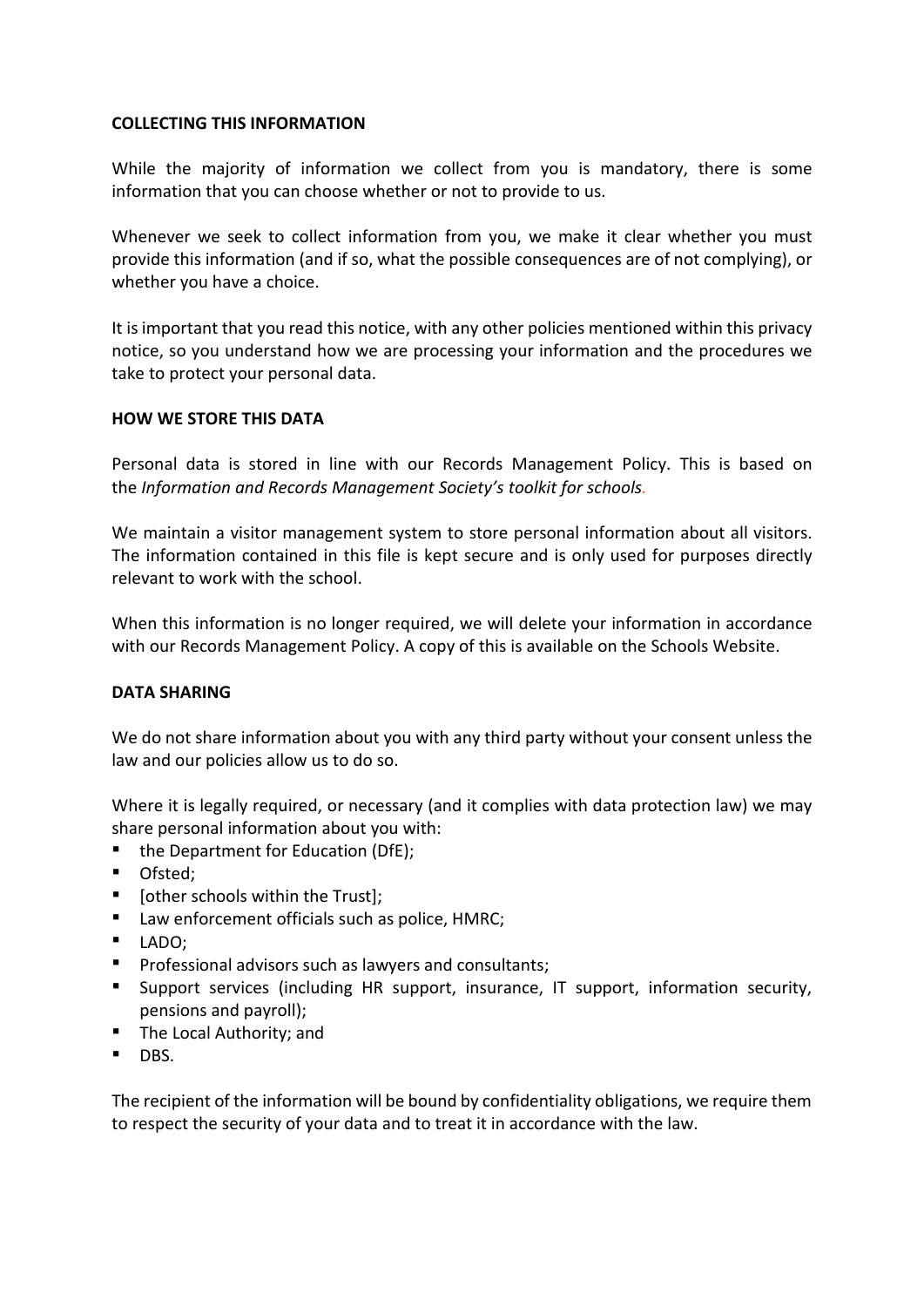## **TRANSFERRING DATA INTERNATIONALLY**

Where we transfer personal data to a country or territory outside the European Economic Area, we will do so in accordance with data protection law.

## **YOUR RIGHTS**

## **HOW TO ACCESS PERSONAL INFORMATION WE HOLD ABOUT YOU**

Individuals have a right to make a **'subject access request'** to gain access to personal information that the school holds about them.

If you make a subject access request, and if we do hold information about you, we will:

- Give you a description of it
- Tell you why we are holding and processing it, and how long we will keep it for
- Explain where we got it from, if not from you
- Tell you who it has been, or will be, shared with
- Let you know whether any automated decision-making is being applied to the data, and any consequences of this
- Give you a copy of the information in an intelligible form You may also have the right for your personal information to be transmitted electronically to another organisation in certain circumstances.

If you would like to make a request, please contact our data protection officer.

# **RIGHT OF ACCESS, CORRECTION ERASURE AND RESTRICTION**

It is important that the personal information we hold about you is accurate and current. Please keep us informed if your personal information changes during your relationship with us.

Under certain circumstances by law you have the right to:

- Access your personal information (commonly known as a "subject access request"). This allows you to receive a copy of the personal information we hold about you and to check we are lawfully processing it. You will not have to pay a fee to access your personal information. However, we may charge a reasonable fee if your request for access is clearly unfounded or excessive. Alternatively, we may refuse to comply with the request in such circumstances.
- Correction of the personal information we hold about you. This enables you to have any inaccurate information we hold about you corrected.
- Erasure of your personal information. You can ask us to delete or remove personal data if there is no good reason for us continuing to process it. Restriction of processing your personal information. You can ask us to suspend processing personal information about you in certain circumstances, for example, if you want us to establish its accuracy before processing it.
- To object to processing in certain circumstances (for example for direct marketing purposes).
- To transfer your personal information to another party.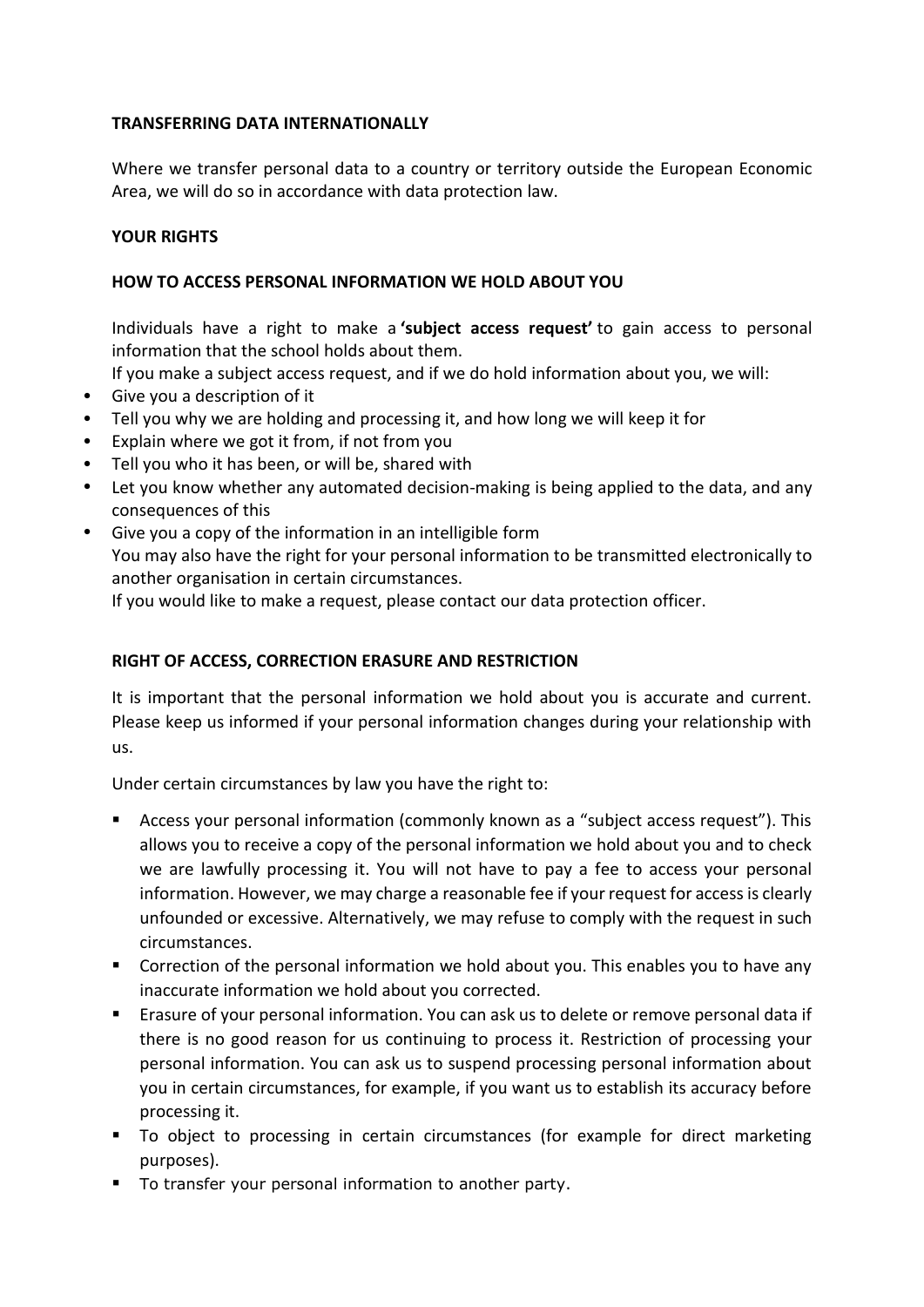## **RIGHT TO WITHDRAW CONSENT**

In the limited circumstances where you may have provided your consent to the collection, processing, and transfer of your personal information for a specific purpose, you have the right to withdraw your consent for that specific processing at any time. To withdraw your consent, please contact Lizzie Holmes-Gwillim, Data Manager. Once we have received notification that you have withdrawn your consent, we will no longer process your information for the purpose or purposes you originally agreed to, unless we have another legitimate basis for doing so in law.

We hope that Lizzie Holmes-Gwillim can resolve any query you raise about our use of your information in the first instance.

We have appointed a data protection officer (DPO) to oversee compliance with data protection and this privacy notice. If you have any questions about how we handle your personal information which cannot be resolve by Lizzie Holmes-Gwillim, then you can contact the DPO on the details below:

Data Protection Officer: Judicium Consulting Limited Address: 72 Cannon Street, London, EC4N 6AE Email: [dataservices@judicium.com](mailto:dataservices@judicium.com) Web: www.judiciumeducation.co.uk Lead Contact: Craig Stilwell

# **YOUR OTHER RIGHTS REGARDING YOUR DATA**

Under data protection law, individuals have certain rights regarding how their personal data is used and kept safe. You have the right to:

- Object to the use of your personal data if it would cause, or is causing, damage or distress
- Prevent your data being used to send direct marketing
- Object to the use of your personal data for decisions being taken by automated means (by a computer or machine, rather than by a person)
- In certain circumstances, have inaccurate personal data corrected, deleted or destroyed, or restrict processing
- Claim compensation for damages caused by a breach of the data protection regulations To exercise any of these rights, please contact our data protection officer.

# **CONTACT US**

If you have any questions, concerns or would like more information about anything mentioned in this privacy notice, please ask a member of our office team, or email admin@broadwater.surrey.sch.uk